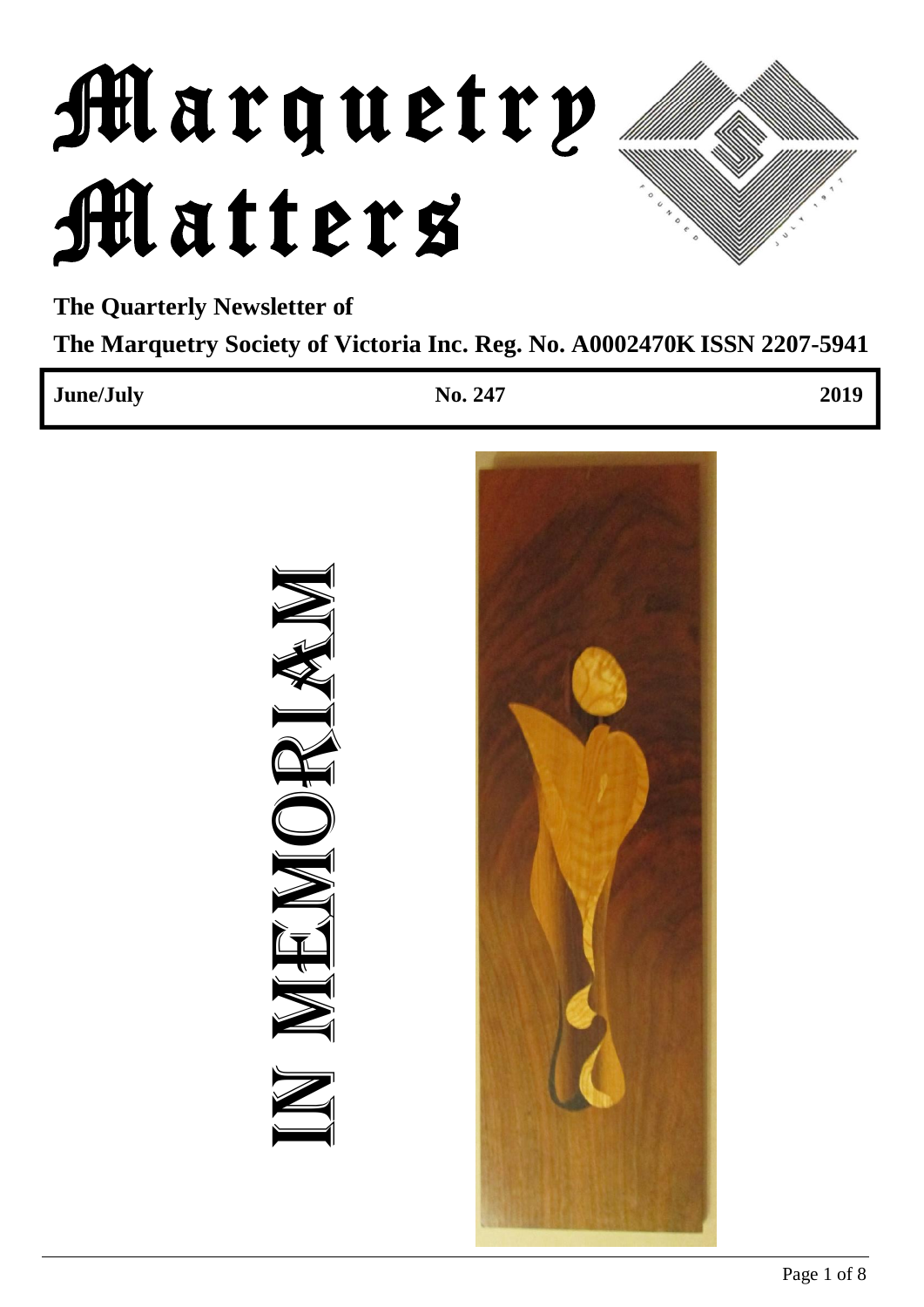## **Editorial**

Firstly, my apologies for the lateness of this production which was scheduled for the end of June. At that time my wife Barbara passed away, after a twelve month battle with cancer – she lost! However life must go on and I have decided to dedicate this issue to her in remembrance of the great assistance that she gave us as a fellow member years ago, if only for a short time.

When I met Barb (as she has always been known) in 1979 she had already established herself as one of Victoria's leading women artists, painting mainly in oils. We, as the MS of V, had only been going since 1977 and were still at the fledgling stage when Barb came along and injected some art into the craft. She joined me at a few demonstrations and, before long, decided to have a go herself. The rest, as they say, is history! However, for the time that she was with us she injected such energy and enthusiasm for the work that it was inspiring to have her amongst us.

A couple of her productions are included herewith but how many others she did in those early days I do not know. But I do know that there was a Red Indian head complete with feather headdress, only halffinished mind you, lurking around somewhere that I was not allowed to touch. It hasn't surfaced yet!

Regrettably Barb decided to go back to painting with the comment: "Marquetry takes too long"! Discovering pastels a few months later, Barb went on to create some magnificent work in this medium which has since been acclaimed world-wide. Check out her website under the name of Barbara Beasley Southgate. Beware, however, of the process of it being updated as this may cause some temporary delay,

## **In This Issue**

| Editorial              | Something for the Internet Types |  |
|------------------------|----------------------------------|--|
| Ex Member News         | News from other Societies        |  |
| Got a Minute or Two    | <b>Technical Article</b>         |  |
| Dates for Your Diaries |                                  |  |

**Ex Member News – Continuing a Tribute to Barb**





**The fun of selection is obvious! Remember the "Life Be In It' campaign?**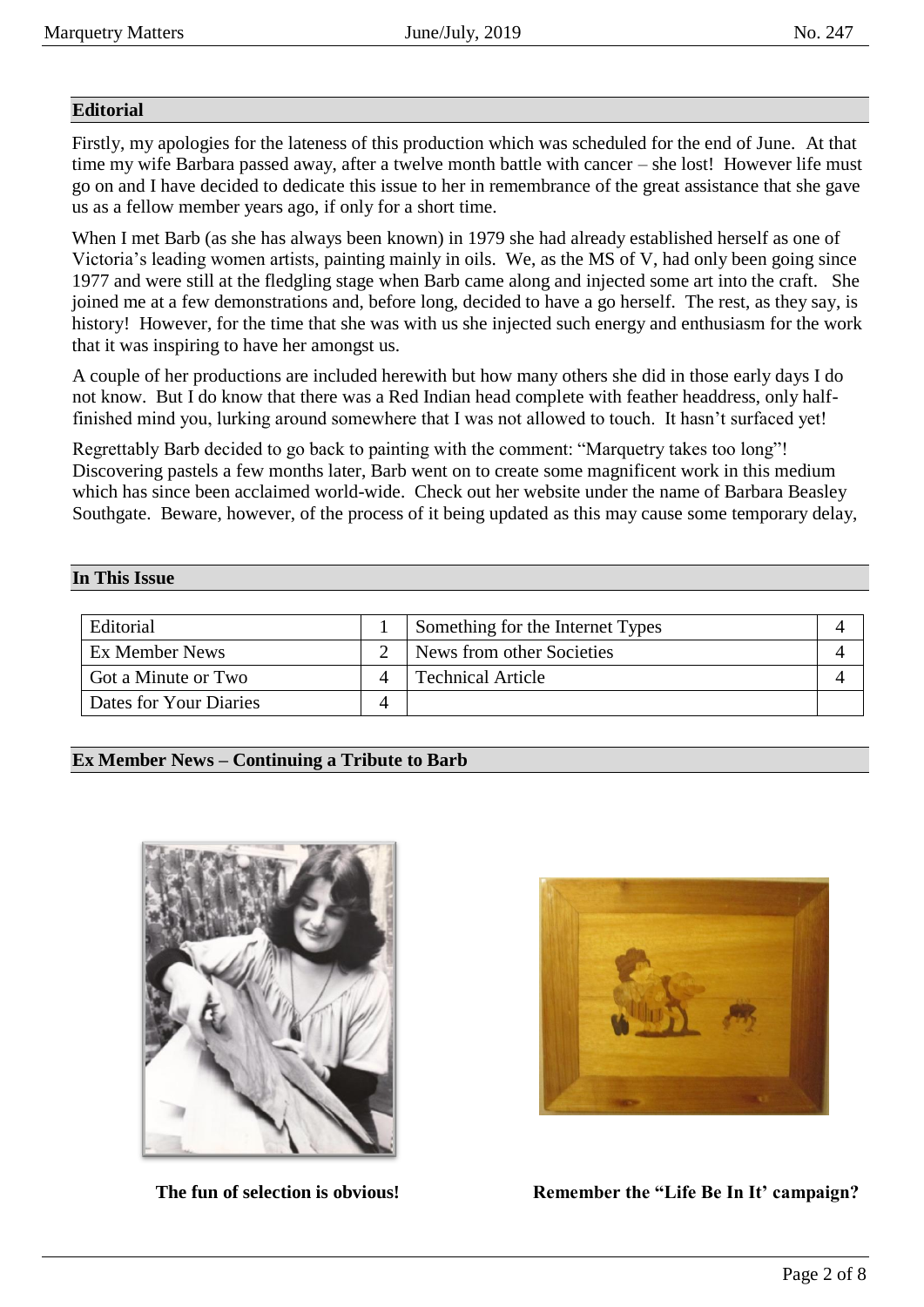

**4 th AGM 1981 at Warrandyte**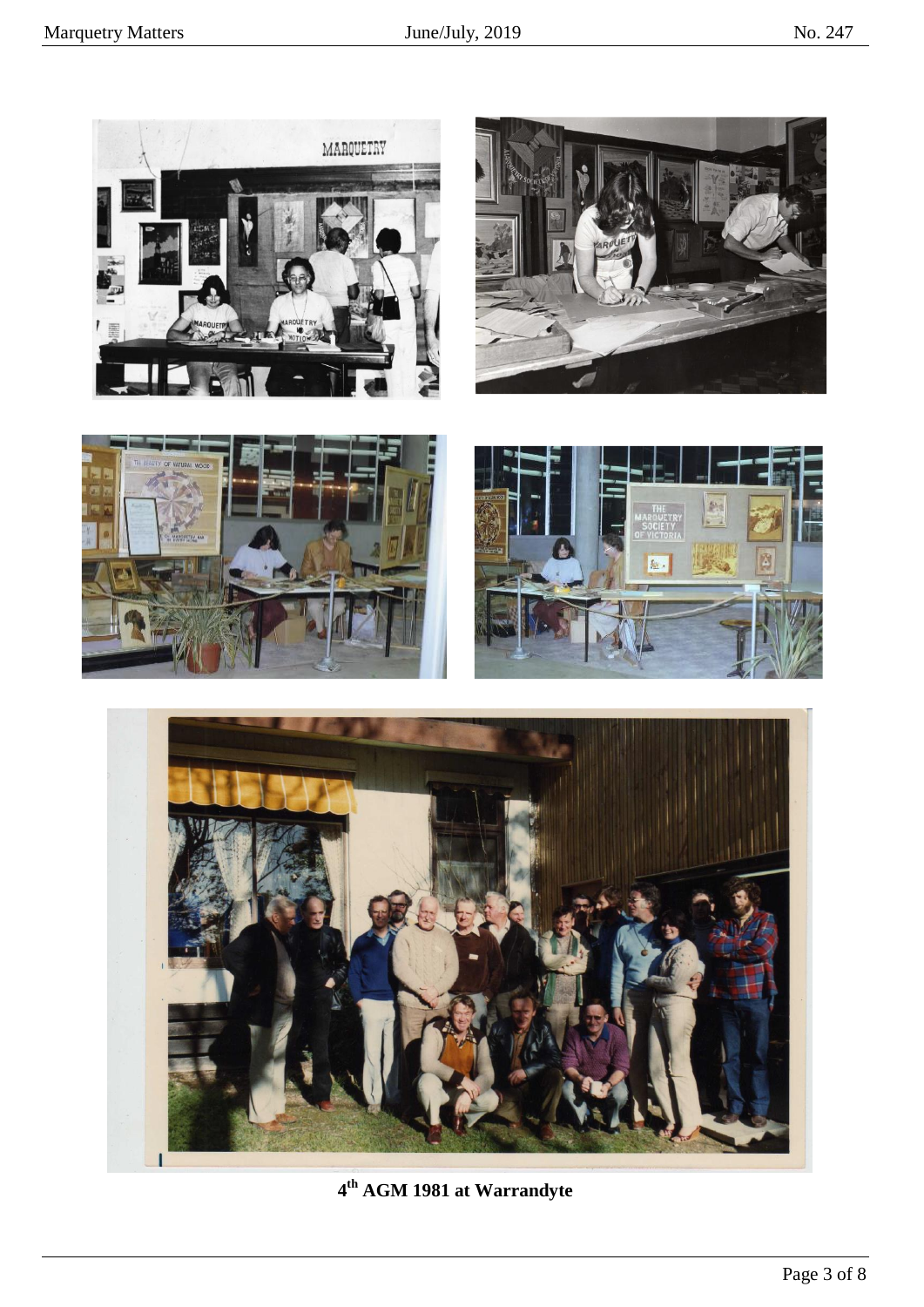**Got a Minute or Two** (Designed to keep the members informed who are unable to get to the meetings)

Just a reminder that the Xmas Competition & Show theme this year is "sport". Otherwise much correspondence of a commercial nature and one enquiry for membership has kept the Hon. Sec busy!

## **Dates for Your Diaries**

Melbourne Timber Tools and Artisan Show 23<sup>rd</sup>-25<sup>th</sup> August

Warratina Lavender Farm Woodworking Exhibition  $31<sup>st</sup>$  August to  $13<sup>th</sup>$  September, 2019.

2019 Royal Show Saturday  $21<sup>st</sup>$  September to Tuesday  $1<sup>st</sup>$  October.

## **Something for the Internet Types / Miscellaneous Internet Links**

Richard Sorsky of Linden Publishing, Inc. 2006 S. Mary, Fresno, CA 93721 [\(richard@lindenpub.com\)](mailto:richard@lindenpub.com) contacted us recently alerting us to the existence of the [Woodworking Books Catalog.](https://issuu.com/ksorsky/docs/linden-sph_woodworking_catalog_issu?e=8061376/63688534) It is well worth looking at. Amongst the plethora of subjects, including woodworking, woodturning, furniture-making, woodcarving, door-making, etc. is one entry for a marquetry book: Ken Horner's "Basic marquetry and beyond". Whoopee, marquetry gets a mention!

#### **News from other Societies**

## **The Marquetry Society**

I have run out of time to review in this issue the latest two Marquetarians that we have received.

I'll try and do so next time. In the meantime, just to whet your appetite here are the two contents lists, 266 being the Spring 2019 edition and 267 the Summer 2019 edition:

| a constitution of the constitution of the constitution of the constitution of the constitution of the constitution of the constitution of the constitution of the constitution of the constitution of the constitution of the |                                |
|-------------------------------------------------------------------------------------------------------------------------------------------------------------------------------------------------------------------------------|--------------------------------|
| Main Contents Issue 266                                                                                                                                                                                                       | <b>Main Contents Issue 267</b> |
|                                                                                                                                                                                                                               |                                |
|                                                                                                                                                                                                                               |                                |
|                                                                                                                                                                                                                               |                                |
|                                                                                                                                                                                                                               |                                |
|                                                                                                                                                                                                                               |                                |
|                                                                                                                                                                                                                               |                                |
|                                                                                                                                                                                                                               |                                |
|                                                                                                                                                                                                                               |                                |
|                                                                                                                                                                                                                               |                                |
|                                                                                                                                                                                                                               |                                |
|                                                                                                                                                                                                                               |                                |
|                                                                                                                                                                                                                               |                                |
|                                                                                                                                                                                                                               |                                |
|                                                                                                                                                                                                                               |                                |
| Notes and Rules (updated) for the 2019 International Exhibition 40                                                                                                                                                            |                                |
|                                                                                                                                                                                                                               |                                |
|                                                                                                                                                                                                                               |                                |
|                                                                                                                                                                                                                               |                                |
|                                                                                                                                                                                                                               |                                |

## **The American Marquetry Society**

Spring 2017 appears to be the last issue of this great newsletter that I have reviewed and I am somewhat shame-faced to admit it! Somehow time and /or space tend to dictate the contents of MM and the AMS has paid the price – my sincere apologies to Irena Petsche. However I appear to have not got some of the later editions in my system, yet I feel that I have in fact received them. There's obviously a bit of research to be done before I can 'put pen to paper' on this subject! Again, my apologies to Irena – we will be in touch!

## **Technical Article**

I am including the following article by Dave Peck (US AMS) which just happened to surface on my desk recently. It nicely adds to the 'bringing the art to the craft' concept described earlier as one of Barb's main attributes. But where it came from I have no idea! Maybe it was found amongst Barb's effects but the synchronicity of it appearing is interesting to say the least!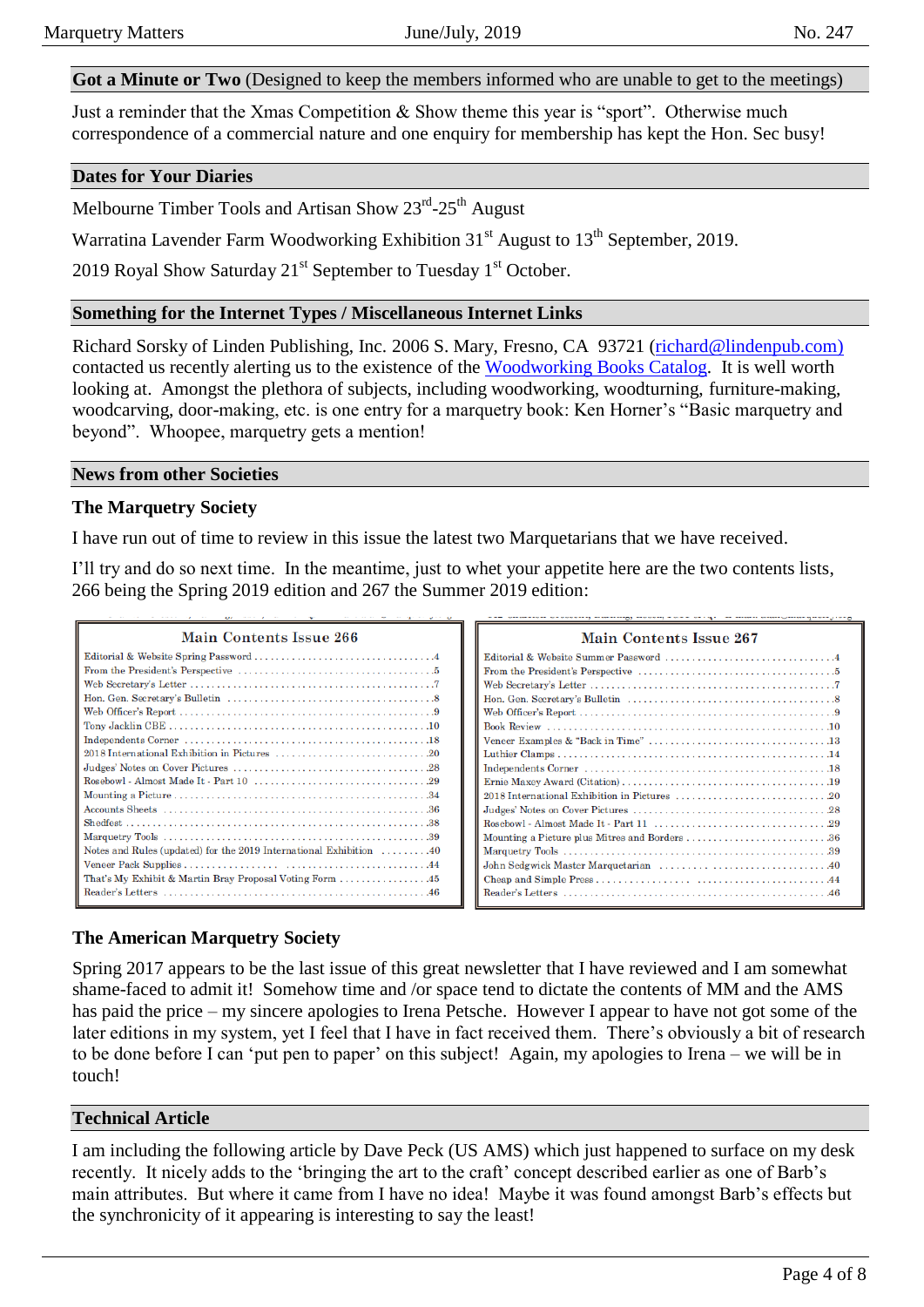# *U s i n g T h e G o l d e n Mean and The Rule of T h i r d s b y D a v e P e c k*

As marquetarians we often look for ways to make our pictures better. For a moment let's simplify things as far as possible. Fig. 1 shows a straight line. We want to make it more interesting. The question is how? 0ne way is to add a focal point. Again simplifying things, lets add a dot along that line. Adding a dot gives the eye a place to focus thereby making the line more interesting.

Placing the dot in the exact center of the line makes the line more interesting but it still lacks something. Fig 2 shows how the dot in the middle makes a very static, balanced, uninteresting line.

Now let's move that dot to one side or the other. In Fig 3 things start to get interesting. Our eye jumps back and forth to determine which of the sides is bigger. How much bigger? Which end is the heaviest? Is the balance point at the dot and the long end the heaviest or is the balance in the middle and the side with the dot the heaviest?

Placing the dot away from the center clearly makes the line more interesting, but where is the perfect place to put the dot? This article is about two systems that can help solve that question. First I will discuss the "Golden Mean." I'll show you how to· find it and give examples of how to use it. I'll also show you a variation of the Golden Mean that is helpful in determining the ''best'' dimensions for a rectangular picture. The second part of the article will be on the "Rule of Thirds." Here again I'll explain what it is and give examples of how to use it. Then in conclusion I'll compare the two methods and reemphasize the importance of keeping the focal point away from the exact center of the picture.





# **The Golden Mean**

Through the ages many people have tried to find the perfect proportions for abstract shapes. Over 2000 years ago the ancient Greeks spent considerable time looking for the ''perfect visual relationship" set out in the question above. They felt that they had indeed found it in the golden mean.

Here is how the Greeks would divide a line into two parts to get the most interesting visual relationship. See Fig 4 to follow along with the description. Make a line of any length that you want. Label one end A and the other B. Find the center of the line and swing an arc using A as the center and the mid- point of the line to determine the radius. Extend this arc till it intersects a perpendicular line through point A. We will call this point C. Using the same radius swing an arc using the intersection C as the center. Label this intersection D. Now swing an arc from D back to the original line using B as the center. Point E, where this last arc intersects the line, is the ideal place to divide the line. This is also an ideal place to put a focal point. For example, you have a fence running across your picture and you want to put in a gate. The Golden Mean as described above would be one way to go about locating the best place for the gate. See Fig. 5.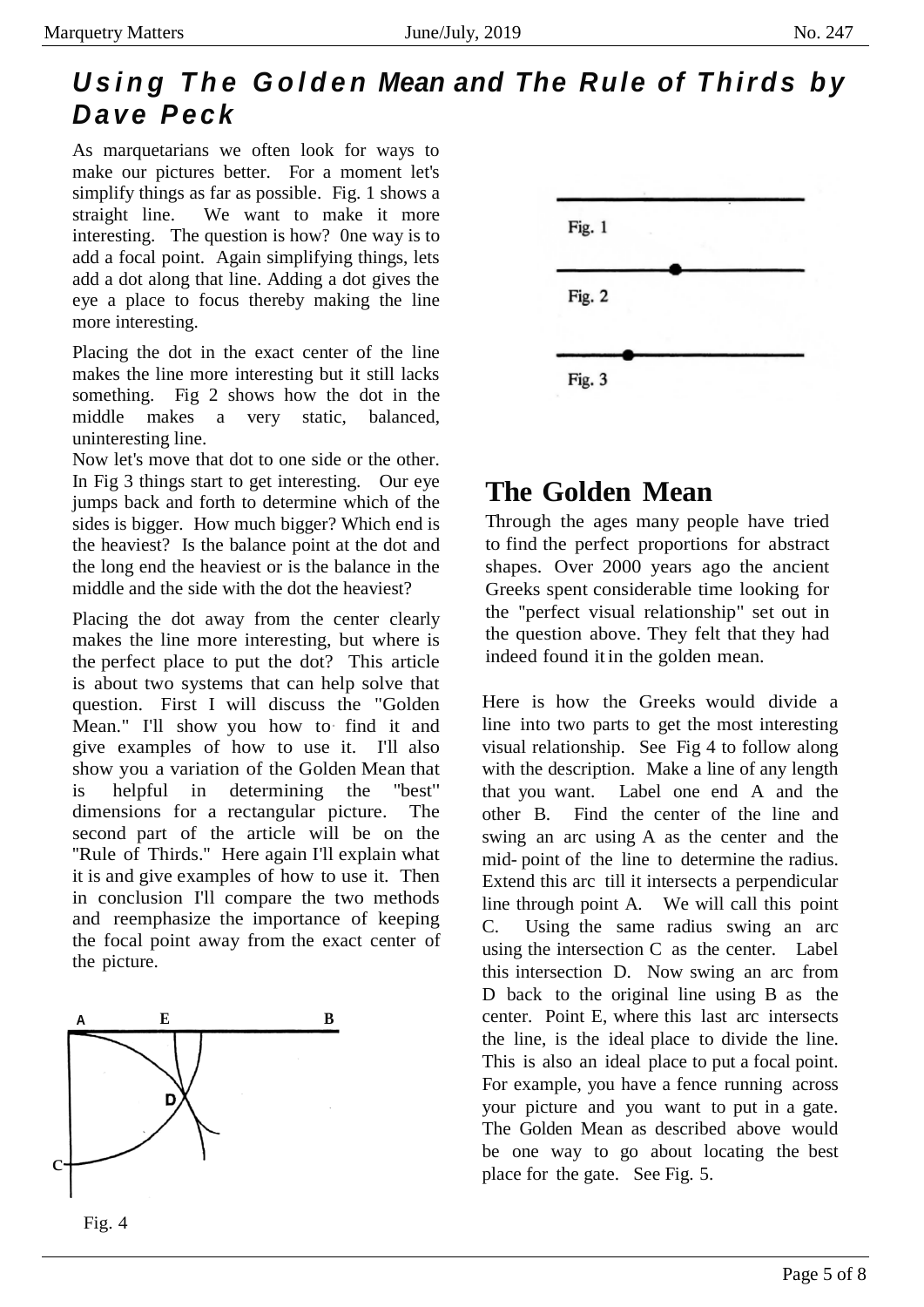

Fig. 5





Another application could be in deciding where to place a tree on the horizon line as seen in Fig 6. Put your finger over the tree on the right. Then put it over the tree in the middle. Which version do you like the best? It doesn't even have to be a line that you are dividing. Maybe it is an area. Say three men are standing in a group each separated from one another. To have the men exactly the same distance apart would not be the most interesting positioning. You could use the Golden Mean to determine just where to put the middle figure as shown in Fig 7.

While we are talking about areas, this is a good time to talk about using the Golden Mean to determine the overall dimensions for a picture. A square picture is fine but a rectangular format is often better.



Fig. 7

The Greeks used the Golden Mean to come up with what they considered the perfect format. To construct the Golden Mean rectangle we must first decide how big we want the shorter side. See Fig 8. We will call this the base size and label it B. Now we make a square with sides equal to B. On one of the sides we find the midpoint. Using the midpoint as the center swing an arc that intersects one of the far corners of the square. Where this arc intersects the baseline gives the long side of the Golden Mean rectangle. For those of you who are into math, the long side of the rectangle is 1.618 times as long as the short side.

# **The Rule of Thirds**

The Rule of T hirds is a technique used by photographers to make their pictures more interesting. Again this is a system that puts the focal point somewhere away from the center of the picture.



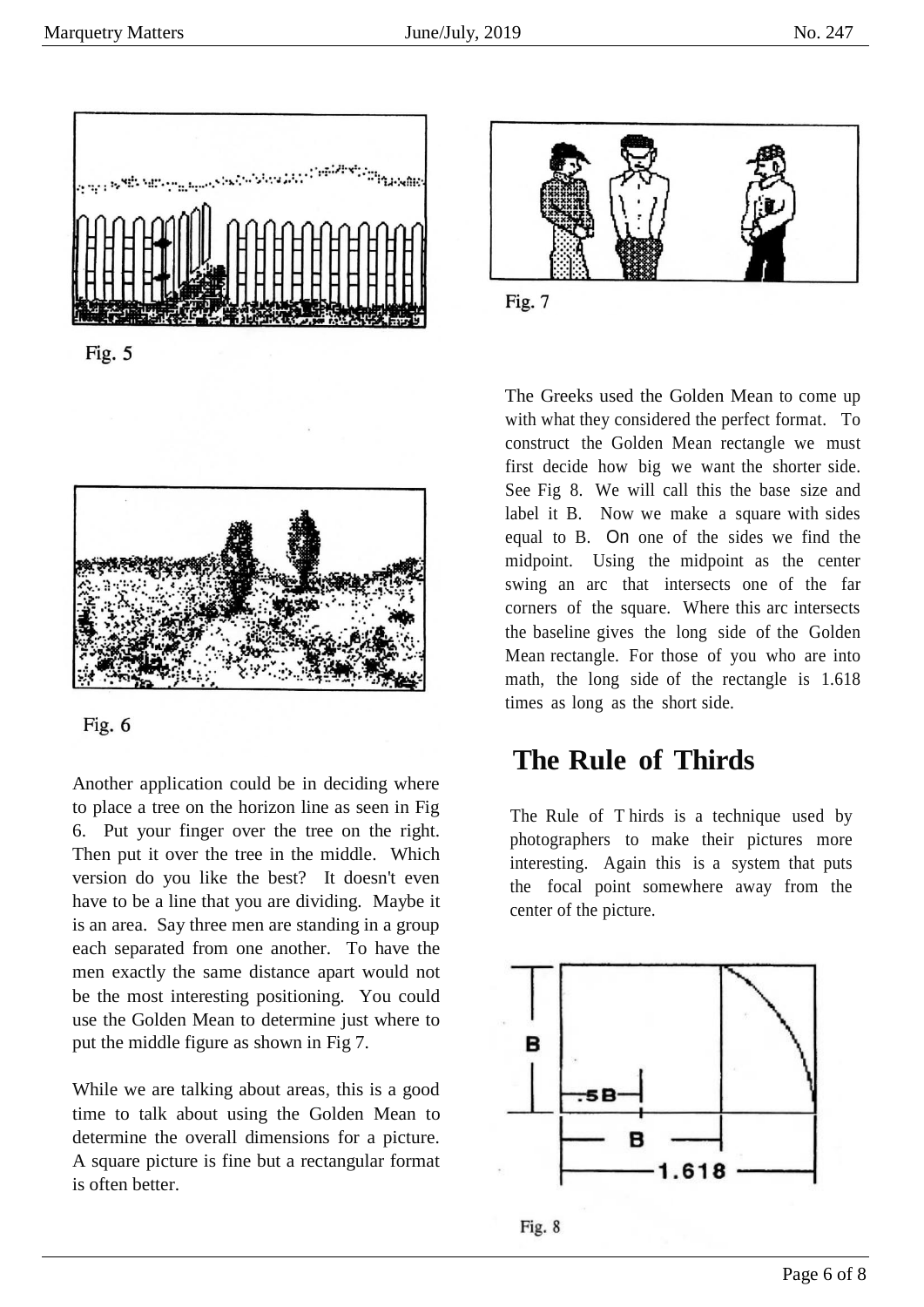In this system the focal point is placed at a point one third of the way in from an edge and 1/3 from the top (or bottom). For example, in Fig.9 the house has been placed 1/3 in from the right and 1/3 down from the top. This makes a better picture than having the house in the very center of the picture as in Fig 10.

As a continuation of this rule it is best to put the horizon (skyline) at one of the 1/3 positions. For a ground level view this would mean placing the horizon at the lower 1/3 position. For a view from a bridge or some other elevated position, place the horizon on the upper 1/3 position. Avoid the center and the one quarter positions. Fig. 11 is an example of what not to do under the rule of thirds. Don't place things dead center or on quarter of the way into the picture. If the 1/3 position isn't good try 1/5 rather than 1/4.

Fig. 12 shows a comparison between the two systems. Notice that the Golden Mean centers things a little more than the rule of thirds but they both achieve the goal of keeping the focal point(s) away from the center of the picture. A person should not feel tied into one system or the other. The object you will be placing in the picture will be much bigger than the exact point as defined above. In other words you have some room to fudge. Therefore, either system works as does "eyeballing". Try a layout. If it doesn't look right try another. If you still don't like the look try another. Should nothing work you can try one of the systems and just leave it like that overnight. The next day things may look better.











Fig. 11